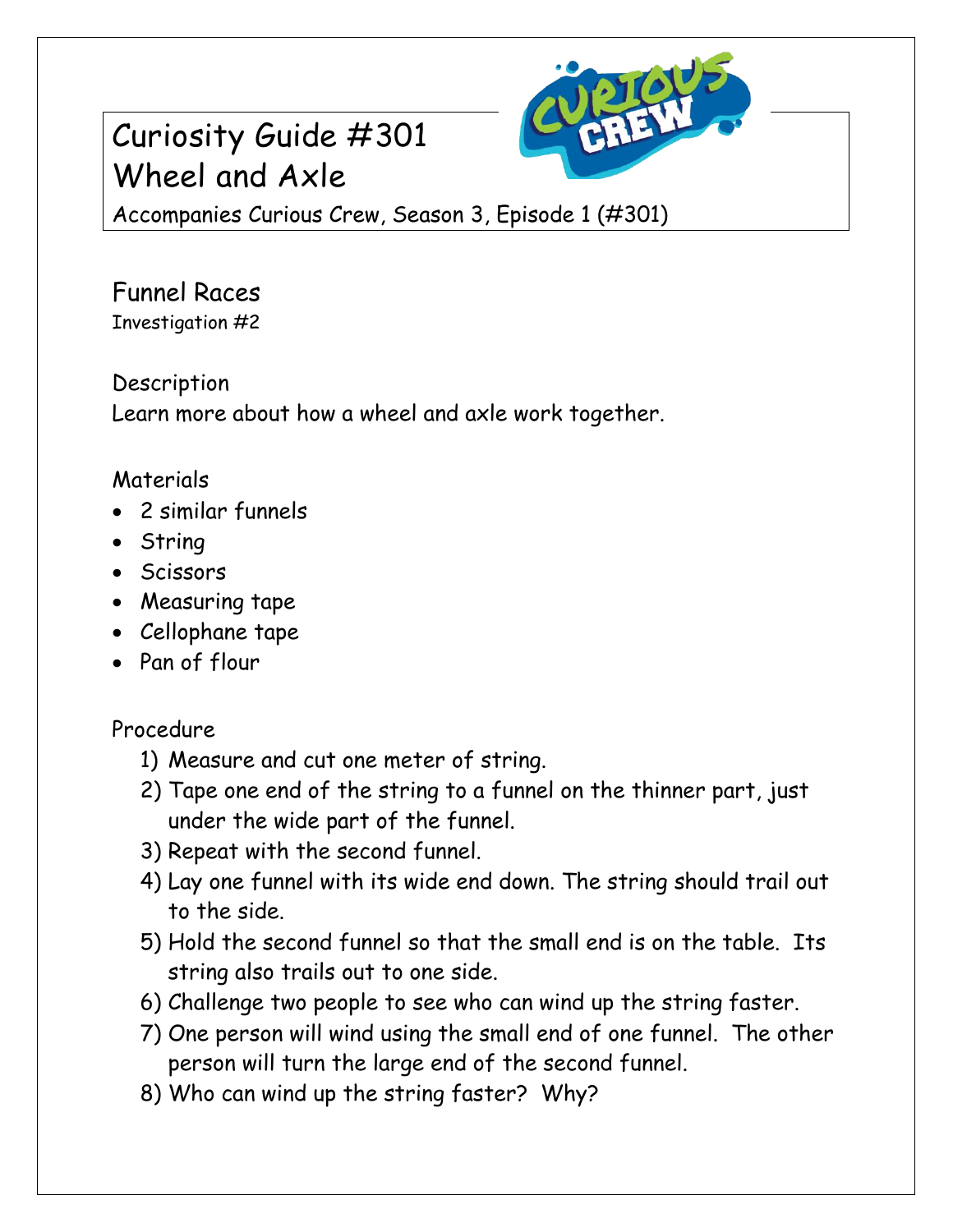#### My Results

#### Explanation

In this example, the wide part of the funnel is the wheel, and the small part is the axle. Although each person is winding a similar length of string, the person spinning the axle can do the job more quickly. Because the spinning axle is making a smaller rotation than the funnel turned from the wide end, the axle is rotating a smaller distance and can do it faster. The trade-off is that the person rotating the axle needs to apply more effort for the same rotation.

**Investigate further:** You can show the distance that both ends must travel by making funnel tracks in the flour. Place one end of the funnel in a pan of flour and rotate the funnel one time around. Try the same thing with the other end of the funnel. Compare the lengths. What did you notice? Clearly the wide end of the funnel--the wheel--must travel